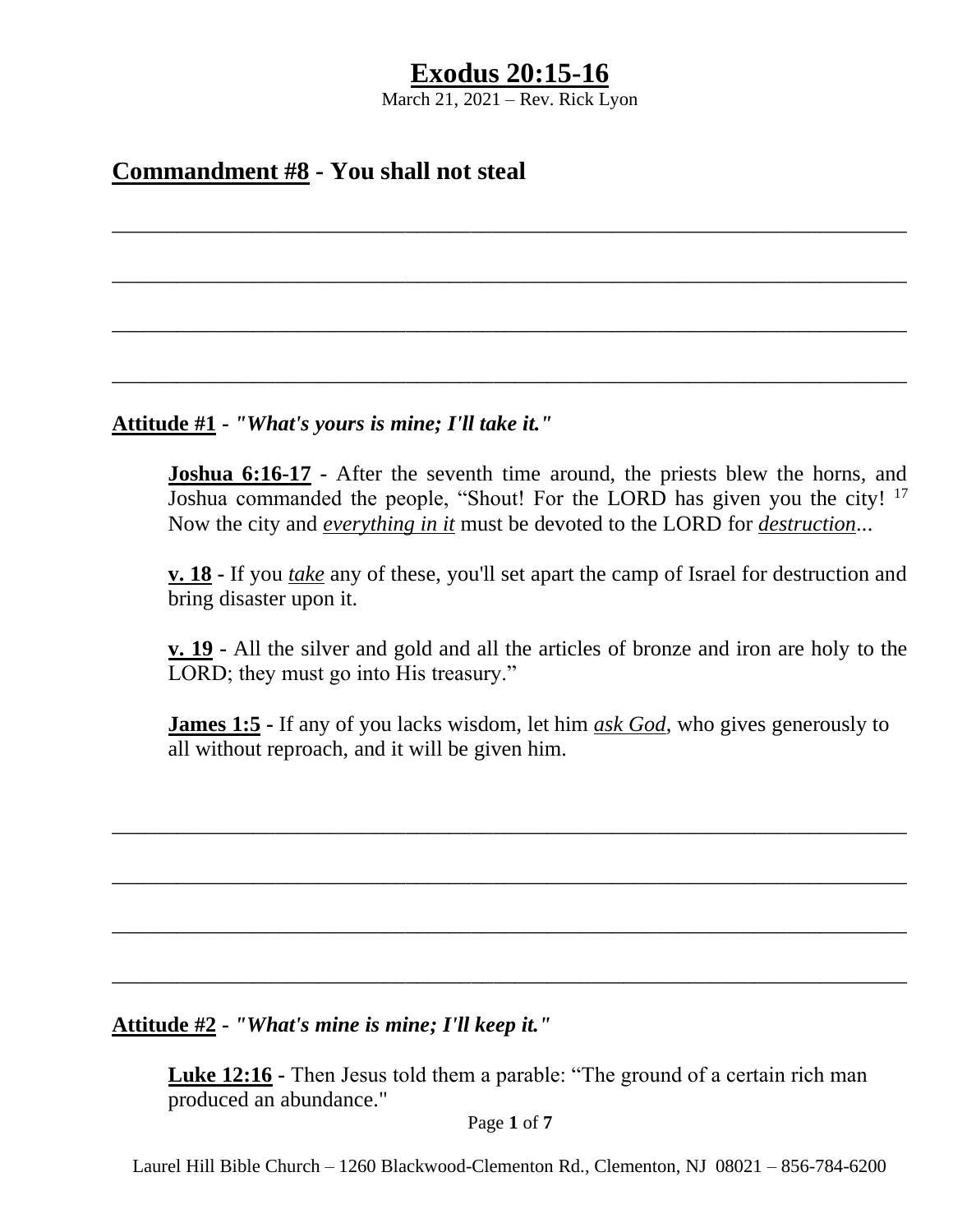March 21, 2021 – Rev. Rick Lyon

\_\_\_\_\_\_\_\_\_\_\_\_\_\_\_\_\_\_\_\_\_\_\_\_\_\_\_\_\_\_\_\_\_\_\_\_\_\_\_\_\_\_\_\_\_\_\_\_\_\_\_\_\_\_\_\_\_\_\_\_\_\_\_\_\_\_\_\_\_\_\_\_\_

\_\_\_\_\_\_\_\_\_\_\_\_\_\_\_\_\_\_\_\_\_\_\_\_\_\_\_\_\_\_\_\_\_\_\_\_\_\_\_\_\_\_\_\_\_\_\_\_\_\_\_\_\_\_\_\_\_\_\_\_\_\_\_\_\_\_\_\_\_\_\_\_\_

\_\_\_\_\_\_\_\_\_\_\_\_\_\_\_\_\_\_\_\_\_\_\_\_\_\_\_\_\_\_\_\_\_\_\_\_\_\_\_\_\_\_\_\_\_\_\_\_\_\_\_\_\_\_\_\_\_\_\_\_\_\_\_\_\_\_\_\_\_\_\_\_\_

\_\_\_\_\_\_\_\_\_\_\_\_\_\_\_\_\_\_\_\_\_\_\_\_\_\_\_\_\_\_\_\_\_\_\_\_\_\_\_\_\_\_\_\_\_\_\_\_\_\_\_\_\_\_\_\_\_\_\_\_\_\_\_\_\_\_\_\_\_\_\_\_\_

# **Attitude #3 -** *"What's mine is God's; I'll share it."*

**Ephesians 4:28 -** Let him who stole steal no longer, but rather let him labor, working with his hands what is good, that he may have something to *give* him who has need.

**2 Cor. 8:9 -** For you know the grace of our Lord Jesus Christ, that though He was rich, yet for your sakes He became poor, so that you through His poverty might become rich.

**Malachi 3:8-10 -** "Will a man rob God? Yet you've robbed Me! But you say, 'How have we robbed You?' In tithes and offerings. You're cursed with a curse, for you are robbing Me, the whole nation of you. Bring the full tithe into the storehouse, so that there may be food in My house. Test Me in this," says the LORD of Hosts. "See if I won't open the windows of heaven and pour out for you blessing without measure."

**Luke 6:38 -** Give, and it will be given to you; good measure, pressed down, shaken together, and running over it will be poured into your lap. For with the measure you use, it will be measured back to you."

**Colossians 3:23 -** Whatever you do, work at it with all your heart, as working for the Lord, not for people.

\_\_\_\_\_\_\_\_\_\_\_\_\_\_\_\_\_\_\_\_\_\_\_\_\_\_\_\_\_\_\_\_\_\_\_\_\_\_\_\_\_\_\_\_\_\_\_\_\_\_\_\_\_\_\_\_\_\_\_\_\_\_\_\_\_\_\_\_\_\_\_\_\_

\_\_\_\_\_\_\_\_\_\_\_\_\_\_\_\_\_\_\_\_\_\_\_\_\_\_\_\_\_\_\_\_\_\_\_\_\_\_\_\_\_\_\_\_\_\_\_\_\_\_\_\_\_\_\_\_\_\_\_\_\_\_\_\_\_\_\_\_\_\_\_\_\_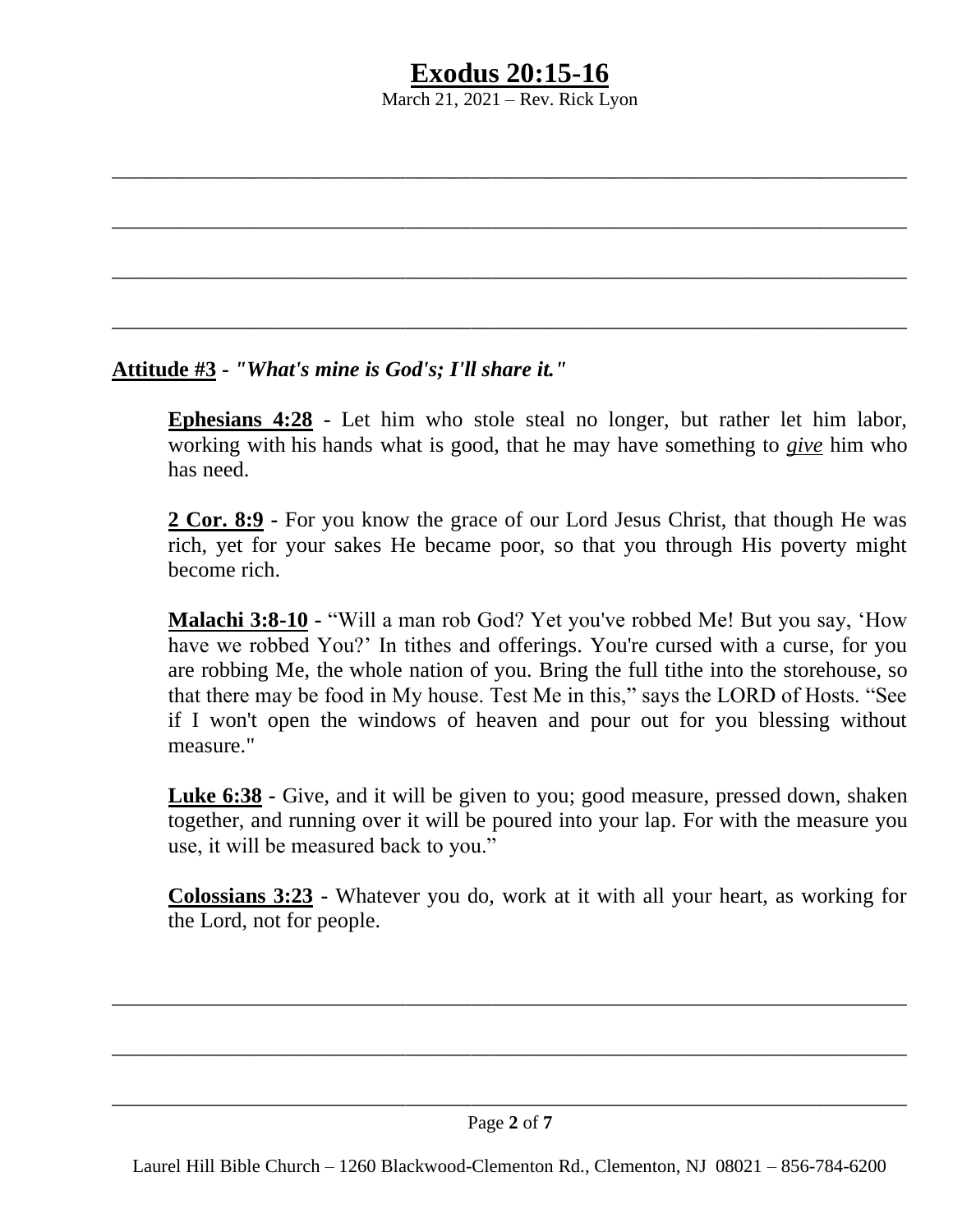March 21, 2021 – Rev. Rick Lyon

\_\_\_\_\_\_\_\_\_\_\_\_\_\_\_\_\_\_\_\_\_\_\_\_\_\_\_\_\_\_\_\_\_\_\_\_\_\_\_\_\_\_\_\_\_\_\_\_\_\_\_\_\_\_\_\_\_\_\_\_\_\_\_\_\_\_\_\_\_\_\_\_\_

# **Commandment #9 - Don't lie**

### **#1 - Lying erodes your character.**

**Mark 7:21-23 -** "For from within, out of a person's heart, come evil thoughts, sexual immorality, theft, murder, adultery, greed, wickedness, *deceit*, lustful desires, envy, slander, pride, and foolishness. All these evil things come from within; they are what *defile* you."

## **#2 - Lying dishonors God.**

**Acts 5:15 -** But a certain man named Ananias, with Sapphira his wife, sold a possession. <sup>2</sup> And he kept back part of the proceeds, his wife also being aware of it, and brought a certain part and laid it at the apostles' feet.  $3$  But Peter said, "Ananias, why has Satan filled your heart to *lie* to the Holy Spirit and keep back part of the price of the land for yourself? <sup>4</sup> While it remained, was it not your own? And after it was sold, was it not in your own control? Why have you conceived this thing in your heart? You haven't *lied* to men but to God." <sup>5</sup> Then Ananias, hearing these words, fell down and breathed his last. So great fear came upon all those who heard these things.

### **1. Ananias' sin was deception.**

**Psalm 51:6 -** God desires truth in the innermost being.

### **2. Ananias' sin came from the devil.**

Peter: **"Ananias, why has** *Satan* **filled your heart to lie to the Holy Spirit?"**

**John 8:44 -** The devil... was a murderer *from the beginning*, not holding to the truth, for there is no truth in him... for he's a liar and *the father of lies*.

## **3. Ananias' sin was against God.**

#### Page **3** of **7 Peter:** *"You haven't lied to men but to God."*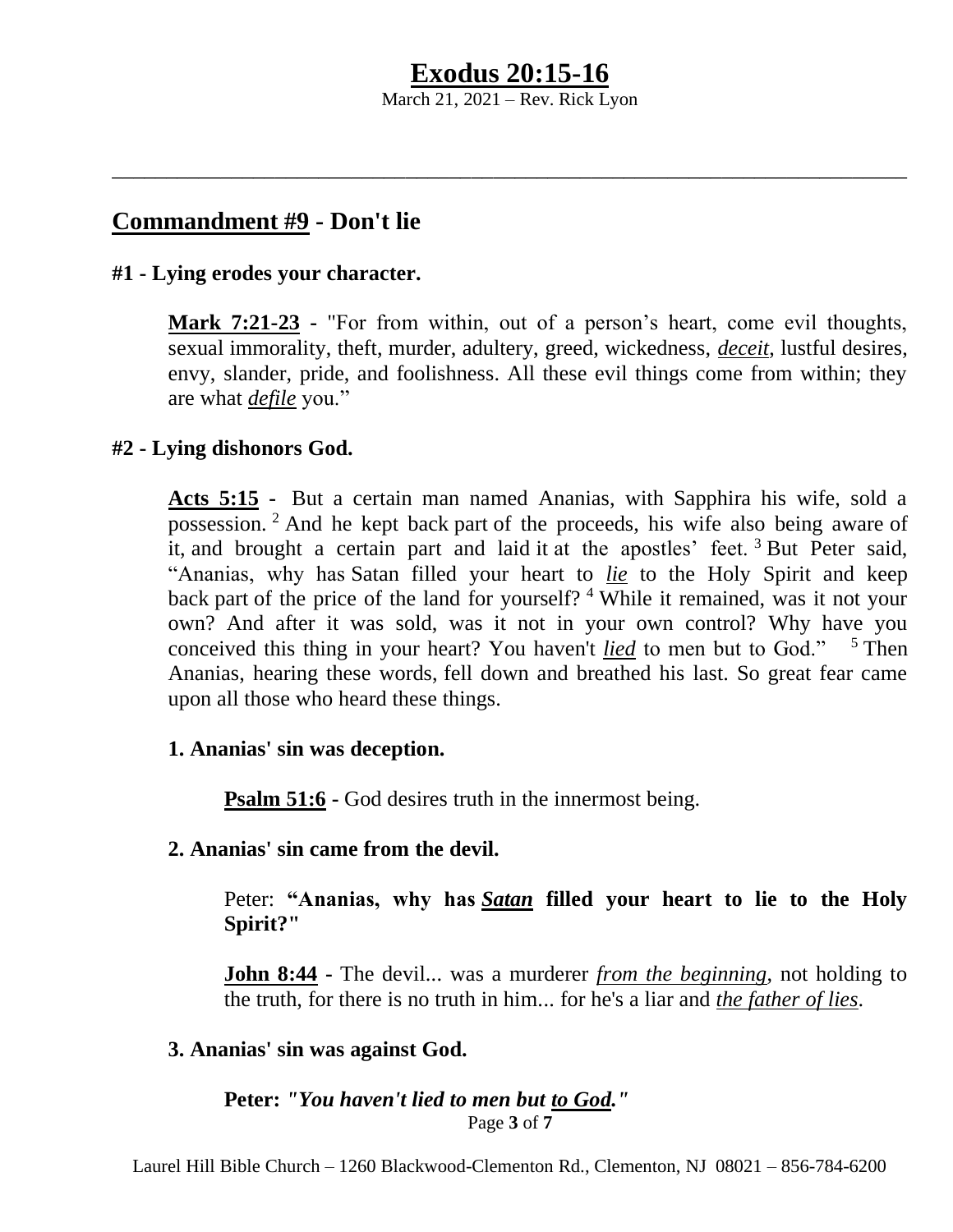March 21, 2021 – Rev. Rick Lyon

## **1. Know the truth.**

**John 17:17 -** Your word is truth.

### **2. Tell the truth.**

**Proverbs 10:19 -** When words are many, sin is unavoidable, but he who restrains his lips is wise.

### **3. Adopt the attitude: What's mine is God's; I'll share it.**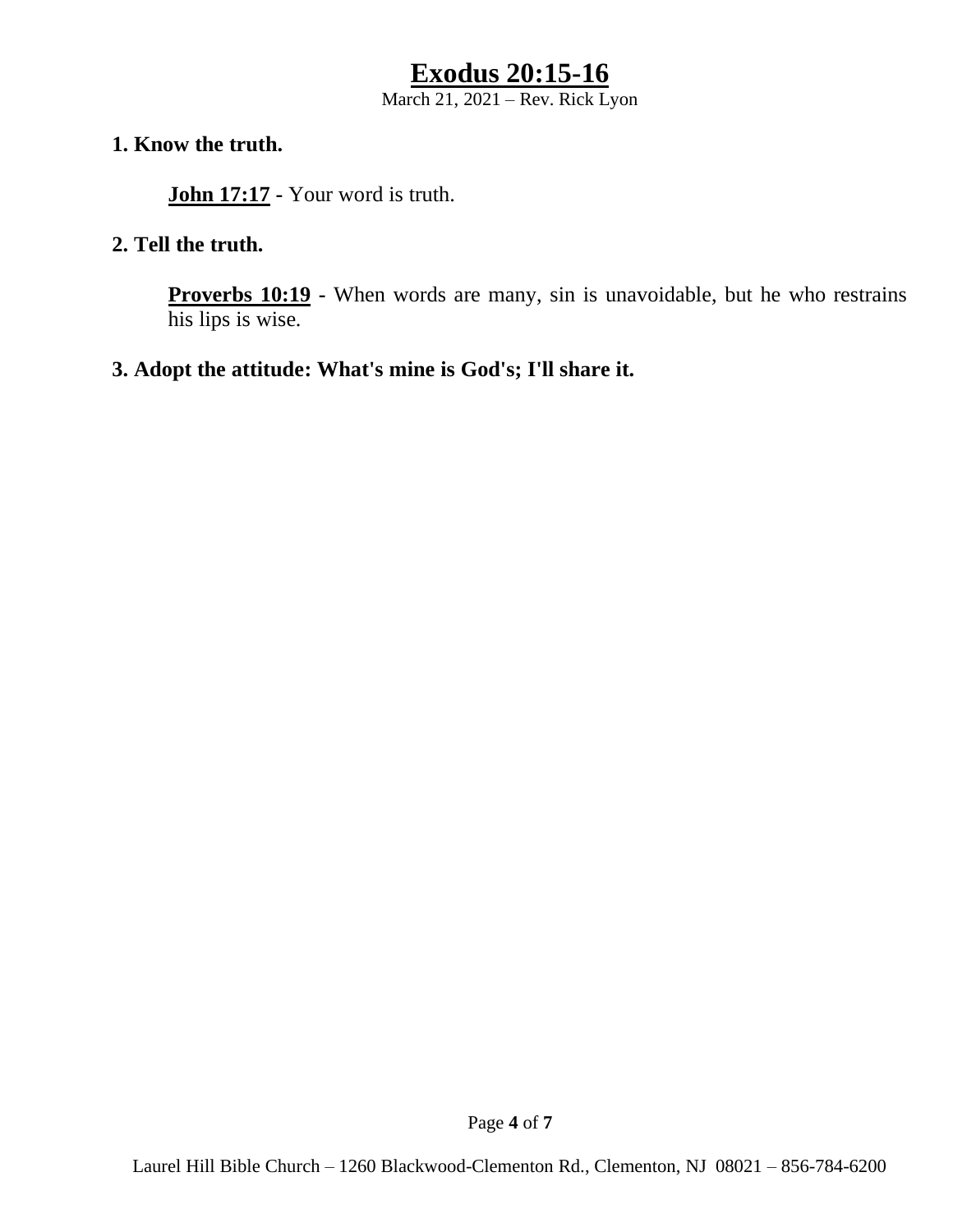March 21, 2021 – Rev. Rick Lyon

### **Commandment #8 - You shall not steal**

The 8th commandment reveals what your attitude is towards possessions. Everyone has one of three attitudes towards possessions.

**Attitude #1 - \_\_\_\_\_\_\_\_\_\_\_\_\_\_\_\_\_\_\_\_\_\_\_\_\_\_\_\_\_\_**

**Attitude #2 -** *\_\_\_\_\_\_\_\_\_\_\_\_\_\_\_\_\_\_\_\_\_\_\_\_\_\_\_\_\_\_*

**Attitude #3 - \_\_\_\_\_\_\_\_\_\_\_\_\_\_\_\_\_\_\_\_\_\_\_\_\_\_\_\_\_\_**

**Ephesians 4:28 - Let him who stole steal no longer, but rather let him labor, working with his hands what is good, that he may have something to** *give* **him who has need.**

**2 Cor. 8:9 - For you know the grace of our Lord Jesus Christ, that though He was rich, yet for your sakes He became poor, so that you through His poverty might become rich.**

There are a few ways people rob God and don't even realize it.

Sometimes we rob God in our  $\qquad \qquad$ .

Page **5** of **7**

Laurel Hill Bible Church – 1260 Blackwood-Clementon Rd., Clementon, NJ 08021 – 856-784-6200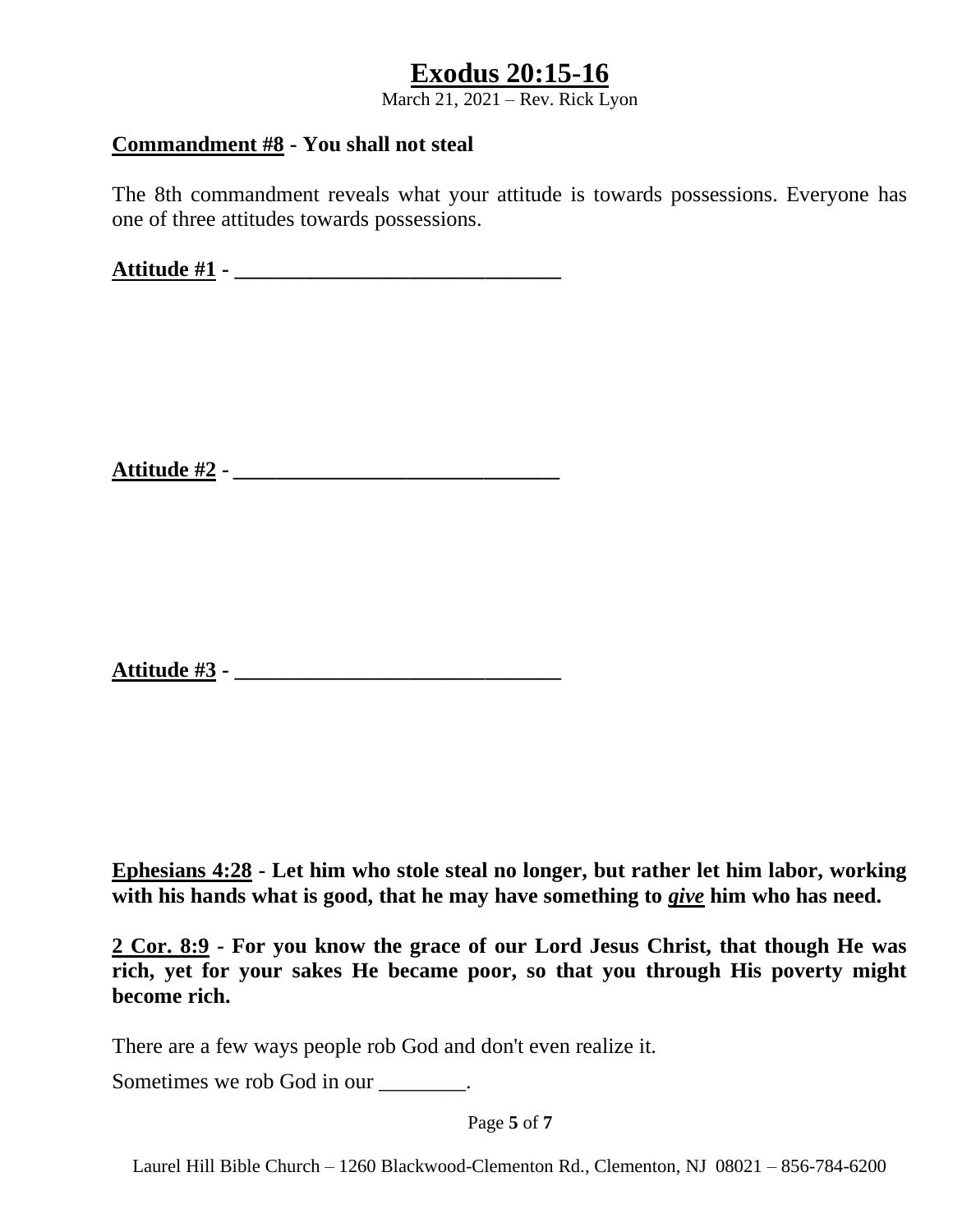March 21, 2021 – Rev. Rick Lyon

**Malachi 3:8-10 - "Will a man rob God? Yet you've robbed Me! But you say, 'How have we robbed You?' In tithes and offerings. You're cursed with a curse, for you are robbing Me, the whole nation of you. Bring the full tithe into the storehouse, so that there may be food in My house. Test Me in this," says the LORD of Hosts. "See if I won't open the windows of heaven and pour out for you blessing without measure."**

**Luke 6:38 - Give, and it will be given to you; good measure, pressed down, shaken together, and running over it will be poured into your lap. For with the measure you use, it will be measured back to you."**

Sometimes we rob God in our .

**Colossians 3:23 - Whatever you do, work at it with all your heart, as working for the Lord, not for people.**

## **Commandment #9 - Don't lie**

*What's the problem with "little" lies?*

**#1 - Lying \_\_\_\_\_\_\_\_\_\_\_\_\_\_\_\_\_\_\_\_.**

**Mark 7:21-23 - "For from within, out of a person's heart, come evil thoughts, sexual immorality, theft, murder, adultery, greed, wickedness,** *deceit***, lustful desires, envy, slander, pride, and foolishness. All these evil things come from within; they are what**  *defile* **you."**

Most lies stem from two things: \_\_\_\_\_\_\_\_\_\_\_\_\_\_\_\_\_\_\_\_.

will cause me to make myself look better than I am.

Page **6** of **7**